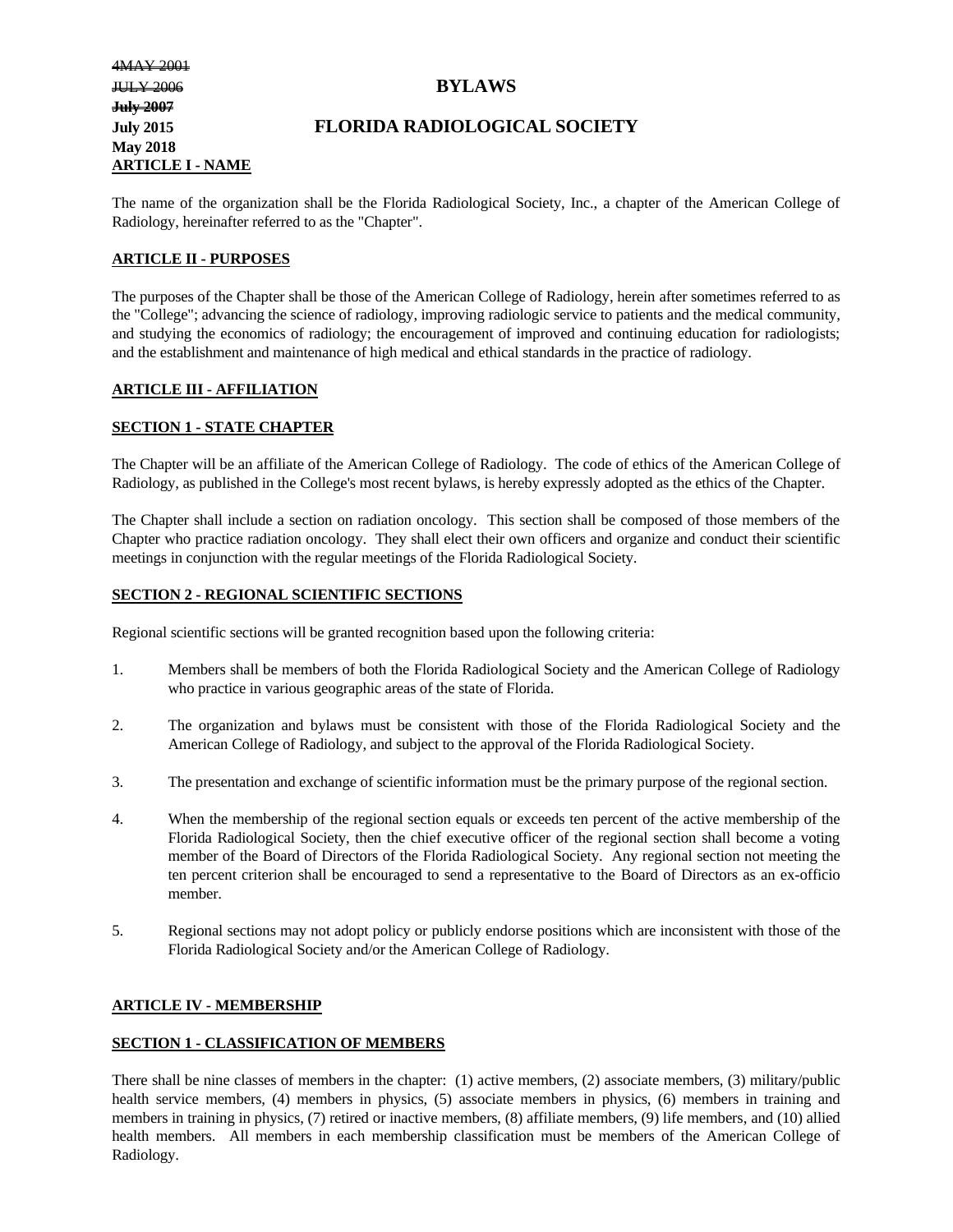- **1. ACTIVE MEMBERS.** An active member shall:
	- A. Be a physician certified in radiology or one of its recognized branches by the American Board of Radiology, the American Osteopathic Board of Radiology, or the Royal College of Physicians and Surgeons of Canada; or engaged in nuclear medicine or ultrasound on a full-time basis and certified by a specialty board that is a member of the American Board of Medical Specialties or its Canadian equivalent;
	- B. Be of high professional reputation;
	- C. Have the right to vote, be appointed to committees and to hold office in the chapter.
- **2. ASSOCIATE MEMBERS.** An associate member shall:
	- A. Be a physician engaged in the practice of radiology on a full-time basis, and meet all the Requirements of active membership except requirement (1)(A) of this Section 1;
	- B. Not have the right to hold office in the Chapter;
	- C. Have the right to be appointed to committees.
	- D. Not have the right to vote

# **3. MILITARY/PUBLIC HEALTH SERVICE MEMBERS.** A military/public health service member shall:

- A. Be on active status with the United States Army, Navy, Air Force, Coast Guard, Veterans Administration, a Florida state agency, or the public health service.
- B. Meet all the requirements of either active or associate membership.
- C. Have the right to vote.
- D. Have the right to be appointed to committees, and chair non-standing committees.
- E. Not have the right to hold office in the chapter.
- **4. MEMBERS IN PHYSICS.** A member in physics shall:
	- A. Be certified as a physicist by the American Board of Radiology;
	- B. Have the right to be appointed to committees and to hold office in the chapter.
	- C. Have the right to vote.
- **5. ASSOCIATE MEMBERS IN PHYSICS.** An associate member in physics shall:
	- A. Be a physicist engaged in the practice of radiological physics on a full-time basis, but not certified by the American Board of Radiology,
	- B. Not have the right to hold office in the chapter;
	- C. Have the right to be appointed to committees.
	- D. Not have the right to vote
- **6. MEMBERS IN TRAINING AND MEMBERS IN TRAINING IN PHYSICS.** A member in training or a member in training in physics shall: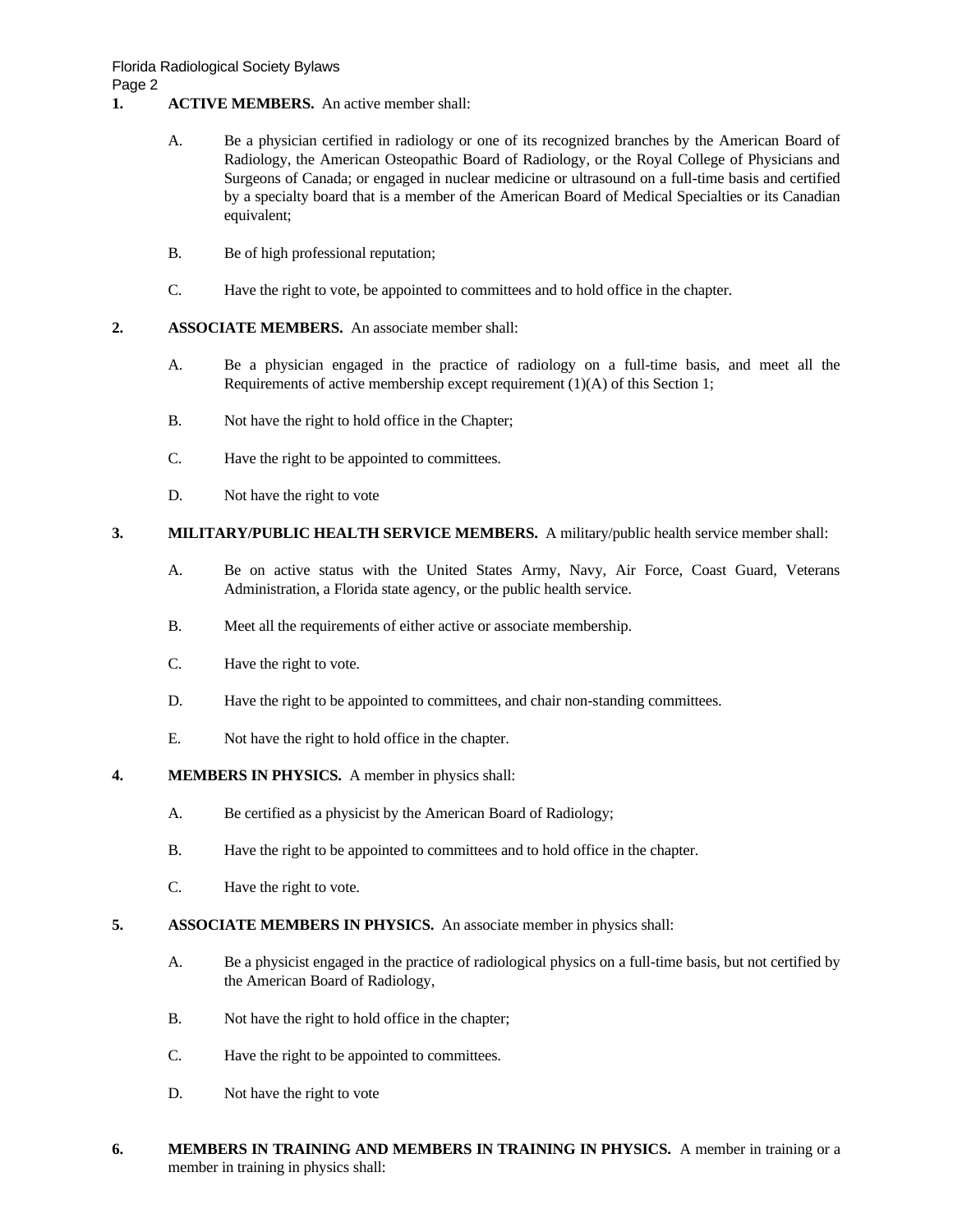- A. Occupy a residency or fellowship in radiology approved by the Council on Medical Education of the American Medical Association or the American Osteopathic Association (or a formal educational program in medical physics);
- B. Not have the right to vote or to hold office in the chapter.
- C. Not be required to pay dues;
- D. Have the right to be appointed to committees;
- E. Have never been a member of the Chapter before;
- F. When members in training or members in training in physics complete training and become members of the ACR, the ACR shall transfer their records to the chapter in the state where they will conduct their principal practice. They will be granted automatic membership in the chapter on completion of their training and their dues will be assessed in accordance with article XI.

#### **7. RETIRED OR INACTIVE MEMBERS**

- A. Temporarily inactive members shall be those from the above memberships who, for reasons acceptable to the Chapter's Executive Committee, are temporarily unable to continue their practice. Temporarily inactive members shall not have the right to vote or to hold committee appointment and shall not be required to pay dues.
- B. Retired members shall be those active members, members in physics, associate members, and associate members in physics who have retired from active practice. The right to vote, be appointed to committees and hold office will remain the same as it was prior to retirement. Retired members will not be required to pay dues.
- C. Inactive members shall also be those members and fellows of the Council of Affiliated Regional Radiation Oncology Societies (CARROS) chapter of the American College of Radiology, who, by their own choice, elect not to participate in the activities of the chapter. They are liable for chapter dues, adjusted for deduction for CARROS dues, and are counted for Councilor allocation purposes, but shall not have the right to vote, hold office in the chapter, or hold committee appointment.

#### **8. AFFILIATE MEMBERS.** An affiliate member shall:

- A. Be a member in one of the above membership categories who maintains active membership in another chapter that is not in the state where his or her principal practice is conducted, but chooses to have membership in this state chapter;
- B. Pay dues to both chapters;
- C. Have the right to vote;
- D. Have the right to be appointed to committees; and
- E. Have the right to hold office in the Chapter.

The Chapter has the discretion in drafting bylaws to provide whether or not an affiliate member has the right to vote, serve on committees, or hold office in the Chapter of which he or she is an affiliate member.

#### **9. LIFE MEMBERS.** A life member shall:

- A. Have been a dues paying member of the Florida Radiological Society for forty (40) years;
- B. Be of high professional reputation;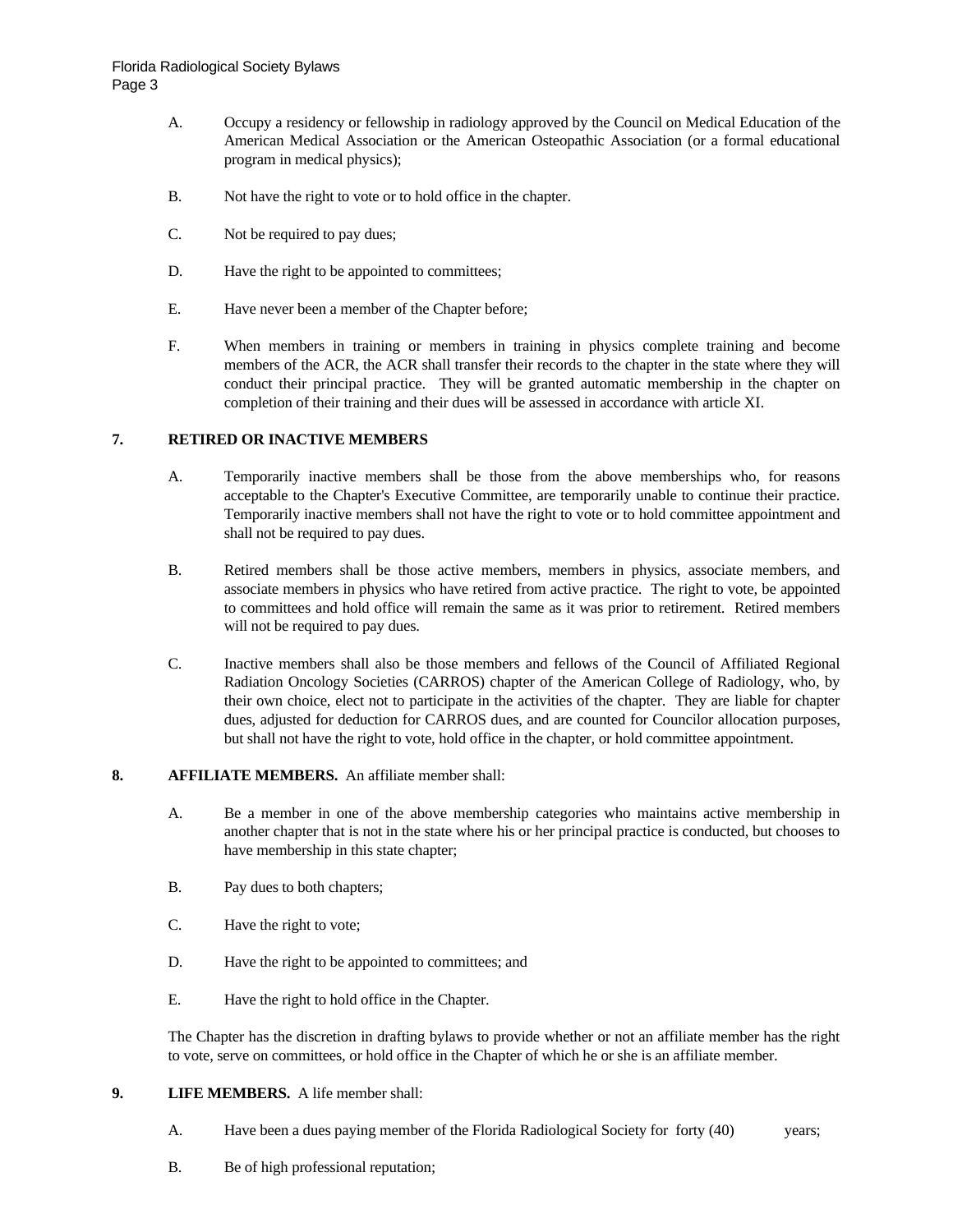- C. Have the right to vote, to be appointed to committees and to hold office in the Chapter.
- D. A life member will pay no membership dues.

### **10. ALLIED HEALTH MEMBERS**

- A. Non-physician medical professionals, such as MRI scientists and radiologist assistants, whose special qualifications are deemed valuable to the FRS.
- B. Radiologist assistants must be certified by the American Registry of Radiologic Technologists (ARRT) as a Registered Radiologist Assistant.
- C. An Allied Health Member shall have the right to be appointed to committees but shall not have the right to vote, hold elective office or to be a member of the Board of Directors.

#### **SECTION 2.**

Application for any of the classes of membership established in Section 1 of this article shall be in writing on a form provided by the Secretary. Application for all classes of membership, except retired or temporarily inactive status, shall include an agreement to abide by the bylaws of the chapter including the code of ethics of the American College of Radiology. An application must be endorsed by two active members of the Chapter who shall certify the applicant's qualifications for membership.

If an applicant is refused membership and requests a hearing on the denial of the application, the hearing shall be conducted in accordance with the procedures outlined in article IV, Section 6, of these bylaws, including a possible report on the action to the National Practitioner data bank if the membership denial is based on reasons relating to professional competence or conduct that affects patient health or welfare.

When a member in good standing transfers or desires to transfer from this Chapter ("old Chapter") to a Chapter in another state ("the new Chapter"), we will notify the ACR. Once we are notified by the ACR that the transfer is complete, we will list the member in our database as transferred and notify the member that the transfer has been completed.

When a member in good standing of another Chapter transfers to this Chapter, the ACR sends the member's file to this Chapter. The Secretary of this Chapter shall notify the new member in writing when the transfer process has been completed. Chapter dues shall be assessed on a pro-rata basis for the year in which the transfer occurs.

# **SECTION 3.**

Members shall seek retired or temporarily inactive membership status by written request, which may be granted by the Executive Committee.

## **SECTION 4.**

The Chapter will act upon applications for Chapter membership by mailing a list of qualified applicants to the entire membership at least four times annually at three-month intervals or by publishing this list on a monthly basis in the ACR bulletin. Applicants who have not generated comment submitted in writing to the Chapter Secretary within 90 days of the mailing shall be accepted as members of the Chapter. Those generating unresolved comment will be nominated for membership at any regular or special meeting of the Chapter, and shall, by secret ballot, be elected to membership by a two-thirds majority of those present.

#### **SECTION 5.**

Any member of the Chapter may resign by submitting a letter of resignation to the Chapter Secretary.

#### **SECTION 6.**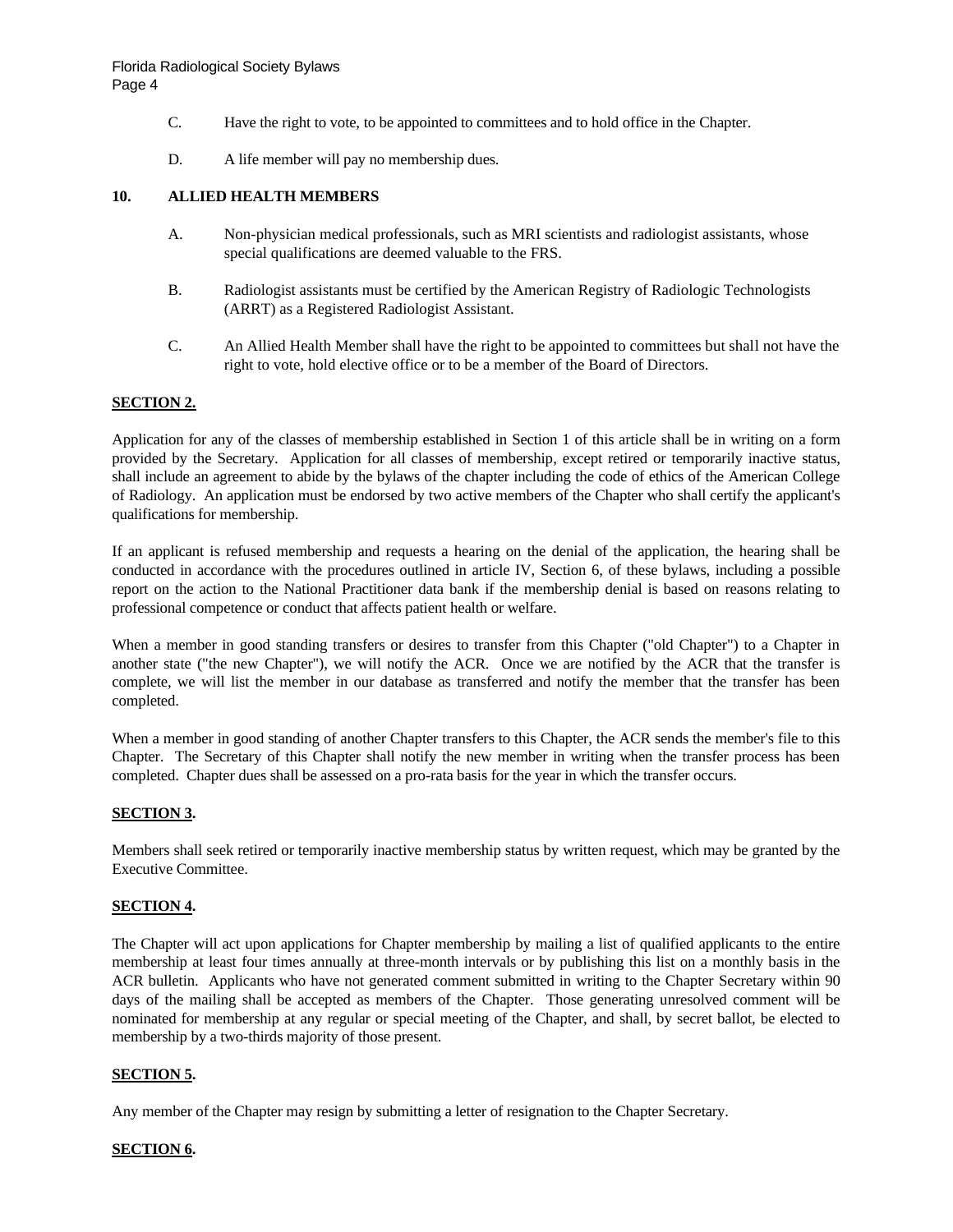- 1. The Executive Committee may censure, suspend, or expel any member of the Chapter for violation of its rules, resolutions, or principles, in accordance with the procedures outlined below.
- 2. Disciplinary questions related to such violations shall be initially referred, in writing, to the President of the Chapter. The matter shall be referred to the Chapter's Committee on Judicial Affairs, which shall investigate the merits of the charges. On the basis of the findings of this investigation, the Committee on Judicial Affairs shall recommend to the President either that disciplinary action be taken or that no such action be taken. Its recommendation shall be submitted to the President in writing.
- 3. If disciplinary action is recommended by the Committee on Judicial Affairs, the member shall be notified in writing that a professional review action may be taken against him or her and the reasons for the proposed action. The member shall be informed that he or she has the right to request a hearing on the proposed action at any time within 60 calendar days. The member shall be provided with a written summary of his or her right during the hearing. A member who does not request a hearing within the 60-day period waives the right to such a hearing and shall be deemed to have accepted the recommendation of the committee. The committee's report shall then be forwarded to the Chapter's Executive Committee for ratification, in accordance with Section 9 of this article. If the disciplinary action is based on professional conduct or competence that affects or could affect patient health or welfare, the final decision of the Chapter shall be reported to the National Practitioner data bank within 15 days. A failure to request a hearing after complaint has been filed and found to be meritorious may also result in loss of membership in the Chapter.
- 4. If the member requests a hearing on a timely basis, the President of the Chapter must give him or her written notice of the time, place, and date of the hearing. The hearing shall take place no earlier than 30 calendar days after the date notice has been sent. Postponements and extensions of the hearing date may be granted by the hearing officer on a showing of good cause. The notice of the hearing shall include the names of witnesses expected to testify.
- 5. The hearing shall be held before an arbitrator mutually acceptable to the physician and the Chapter, a hearing officer appointed by the chapter who is not in direct economic competition with the member involved, or a panel of three active members of the Chapter appointed by its Executive Committee who are not in direct economic competition with the member involved. The right to a hearing may be forfeited if the member fails to appear without good cause, and the member shall be deemed to have accepted the disciplinary action involved. If the right is forfeited without good cause, membership in the Chapter may be terminated, and a report on the action may be forwarded to the National Practitioner data bank.
- 6. During the hearing, the member has the right to be represented by an attorney or other person of his or her choice; the right to have a record made of the proceedings, copies of which may be obtained by the physician on payment of any reasonable charges associated with its preparation; the right to call, examine, and crossexamine witnesses; the right to present evidence determined to be relevant by the arbitrator, hearing officer, or panel, regardless of its admissibility in a court of law; and the right to submit a written statement at the close of the hearing.
- 7. Evidence at the hearing should be presented first by the Chapter Executive Committee and then by the member. The Executive Committee may then introduce evidence to rebut the member's evidence but may not introduce evidence or issues not previously raised either by the committee or by the member. The complainant shall be entitled to attend the hearing and may be required to testify. Judicial rules of evidence and procedure relating to the conduct of the hearing, the examination of witnesses, and the presentation of evidence shall not apply to a hearing conducted under the terms of these bylaws. The Executive Committee shall bear the burden of persuading the hearing officer or panel by a preponderance of the evidence that the action or recommendation is reasonable and warranted.
- 8. At the end of the hearing, the member has a right to receive the written recommendation of the arbitrator, hearing officer, or panel, including the basis for the recommendation. He or she also has the right to receive the written decision of the Chapter, including the basis for the decision.
- 9. Ratification of disciplinary action against any member of the Chapter shall require the affirmative vote of no fewer that three-fourths of the membership of the Executive Committee present at the meeting when the action is taken. On ratification by the Executive Committee, the disciplinary action shall be effective and be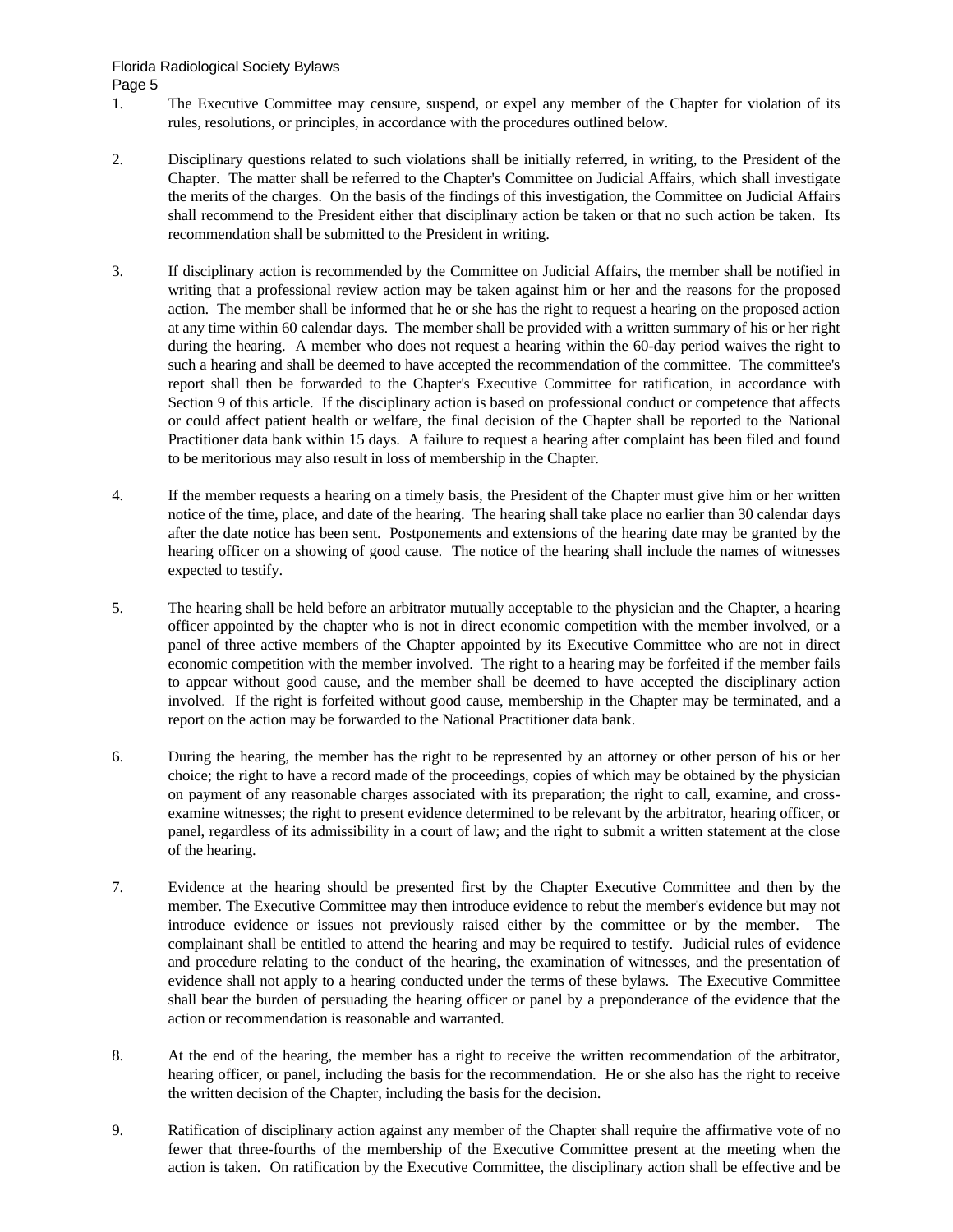> promptly reported to the Judiciary Committee of the American College of Radiology by the Secretary of the Chapter. Members against whom disciplinary actions are taken by the Chapter may appeal the decision to the judiciary committee of the ACR.

- 10. If no appeal is made within 30 days, a letter containing the final decision shall be prepared by the arbitrator, officer, or panel, with a copy going to the member who is the subject of the disciplinary action. A waiver of the right to appeal shall be deemed to mean that the member has accepted the decision of the Chapter. If the disciplinary action is based on professional conduct or competence that affects or could affect patient health or welfare, the final decision of the Chapter shall be reported to the National Practitioner data bank within 15 days.
- 11. Before the ACR's Judiciary Committee hears an appeal, it shall notify, by registered or certified mail, the member in question no fewer than 30 calendar days before its meeting that the member may appear in person or be represented by an attorney or other person of his or her choice to present any arguments that the member believes will show that the disciplinary action should be reversed. If the member fails to appear or send his or her representative to the appeal hearing, then a final report of the Chapter's decision shall be sent to the member and forwarded to the State Medical Board or licensing authority within 15 days in accordance with the regulations of the National Practitioner data bank.
- 12. If a majority of the Judiciary Committee determines that the disciplinary action taken by the Chapter against one of its members is supported by the evidence and is the result of fair procedures that are consistent with the bylaws of the ACR and of the Chapter, the Judiciary Committee shall affirm the disciplinary action. If a majority of the judiciary committee reverses the disciplinary action, the matter may be remanded in whole or in part for further proceedings or may be completely or partially dismissed.
- 13. The Chapter's Executive Committee and the ACR's Judiciary Committee shall comply with all procedures for reporting adverse professional review actions based on professional conduct or competence that affects or could affect patient health or welfare to the National Practitioner data bank.

#### **ARTICLE V - OFFICERS**

#### **SECTION 1**

The officers of the Chapter shall be the President, the President-Elect, the Treasurer, and the Secretary . **SECTION 2**

An annual election will be held by electronic mail for the position of Secretary of the Chapter. Eligible ballots must be returned by electronic mail not less than forty (40) days prior to the annual meeting and ballots from at least ten percent of the voting members are required for a valid election. The candidate's term of office will commence at the annual meeting of the Chapter. After serving as Secretary of the Chapter, that individual shall ascend annually to the positions of Treasurer, President-Elect, and President, respectively, over the subsequent three years, with each term commencing at the annual meeting of the Chapter.

If ballots from at least ten percent of the voting members are not received by forty (40) days prior to the annual meeting, the candidate must be approved at any Annual Business Meeting of the Chapter by a simple majority of the voting members present, provided there is a quorum. Written notice of the proposed voting shall have been transmitted to the voting members no less than thirty (30) days prior to the meeting at which the vote is to be taken.

#### **ARTICLE VI - BOARD OF DIRECTORS**

The Board of Directors shall be composed of the President, the Immediate Past President, the President-Elect, the Secretary, the Treasurer, the Chair of the Radiation Oncology section, the Councilors and Alternate Councilors, the Chair of all standing committees and the functioning special committees, and representatives of the regional scientific sections who meet the standards of article III, section 2. The Executive Director, Legal Counsel, Editor of FRS newsletter, Delegate to the Florida Medical Association, Delegate to the Florida Medical Association Council on Specialty Medicine, President of the FRBMA or their designee, Program Chair, and Florida Radiological Society spokesperson shall be ex-officio members without vote.

# **ARTICLE VII - EXECUTIVE COMMITTEE**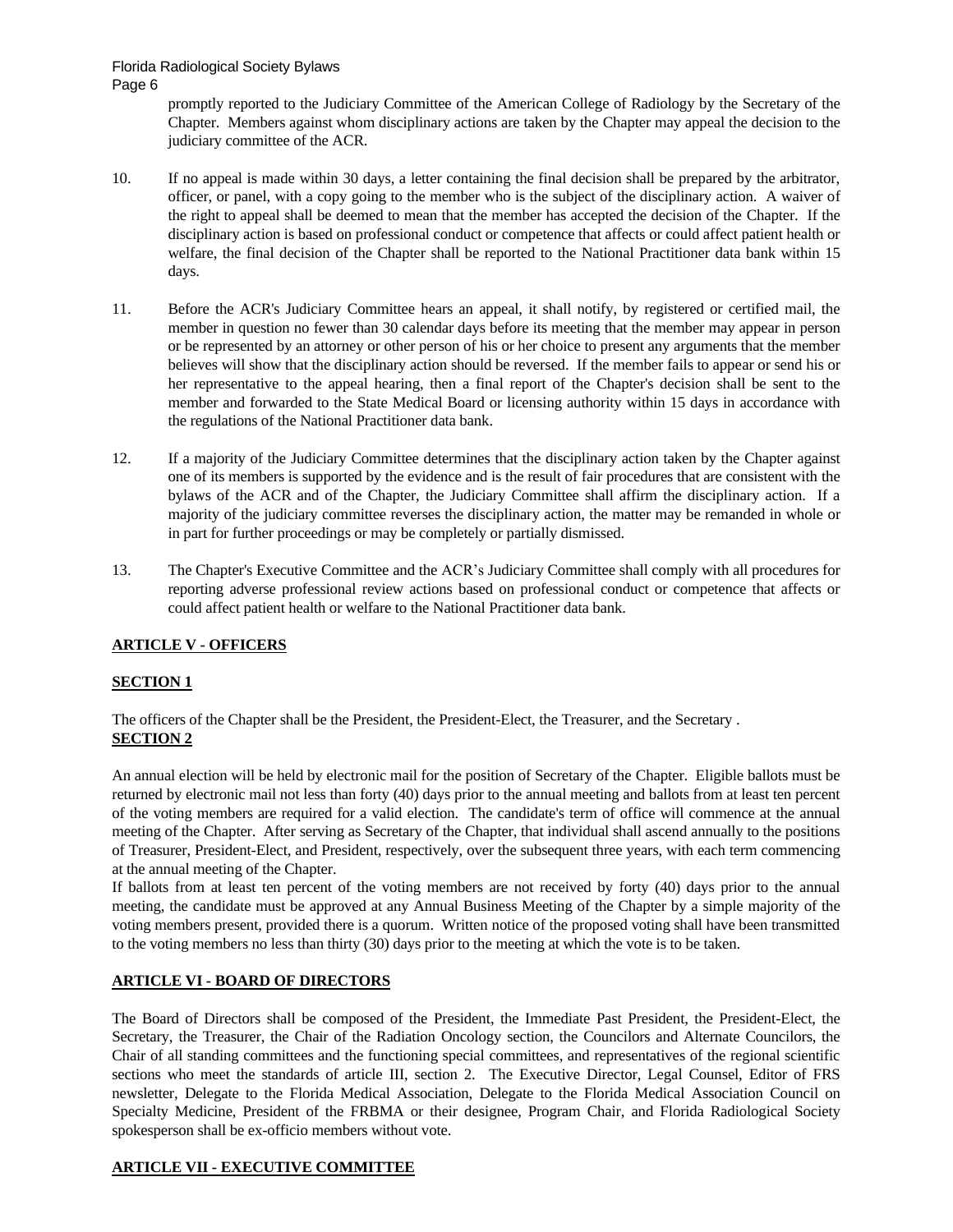The Executive Committee of the Board of Directors shall consist of the President, President-Elect, Secretary, Treasurer, Immediate Past President, Chair of the section of Radiation Oncology and the Executive Director who is an ex-officio member without vote.

The Executive Committee shall meet and prepare an agenda prior to all meetings of the Board of Directors. The committee shall meet at such times deemed necessary to conduct the business of the Chapter. All actions taken on the part of the Executive Committee shall be subject to review and ratification by the Board of Directors.

#### **ARTICLE VIII - DUTIES OF OFFICERS AND COMMITTEES**

#### **SECTION 1 - PRESIDENT**

The President shall be the presiding officer of the Chapter and shall perform all the duties which custom and parliamentary practice associate with the office of the President. The President act as a Chair of the Board of Directors and of its Executive Committee.

#### **SECTION 2 - SECRETARY**

The Secretary shall record and preserve the minutes of the proceedings of the meetings of the Chapter, the Board of Directors and of the Executive Committee and shall forward promptly to the executive director of the American College of Radiology a copy of the minutes of each meeting of the Chapter. The Secretary shall notify all members of the Chapter of their appointments. The Secretary shall keep a record of the membership of the Chapter, and shall notify all members as to time and place of meetings and of any special business to be brought before the Chapter.

#### **SECTION 3 - TREASURER**

The Treasurer shall be responsible for the conduct of all monetary transactions of the Chapter, including but not limited to the billing and collection of all dues and assessments. The Treasurer shall present an accounting of all funds at each regular meeting of the Chapter.

#### **SECTION 4 - PRESIDENT-ELECT**

The President-Elect shall serve as a member of the Board of Directors and the Executive Committee. The President-Elect shall succeed the President after the annual meeting or at such time a vacancy exists in the office of the President. The President-Elect will serve as a member of the membership committee.

#### **SECTION 5 - IMMEDIATE PAST PRESIDENT**

The Immediate Past President shall serve as a member of the Board of Directors and its Executive Committee. The Immediate Past President shall be a member of the Chapter legislative committee. Should a vacancy exist in this office the President shall appoint a member of the Chapter who has served as President in the past to fill the unexpired term.

#### **SECTION 6 - SUCCESSION**

In the absence of the President, or his or her inability to act, the order of succession to his or her duties shall be as follows: President-Elect, Treasurer, Secretary. Vacancies occurring in any office shall be filled by action of the Board of Directors.

#### **SECTION 7 - STANDING COMMITTEES**

The President shall appoint all standing and special committees as are necessary for the proper functioning of the Chapter during his or her term of office. All committees are directly responsible to the Board of Directors through their Chair. No committee or any one of its members may publicly represent the interests of the Chapter without the express consent of the President subject to the future ratification by the Board of Directors. Each standing committee shall present a written report at the annual meeting

#### **1. LEGISLATION AND PUBLIC POLICY COMMITTEE**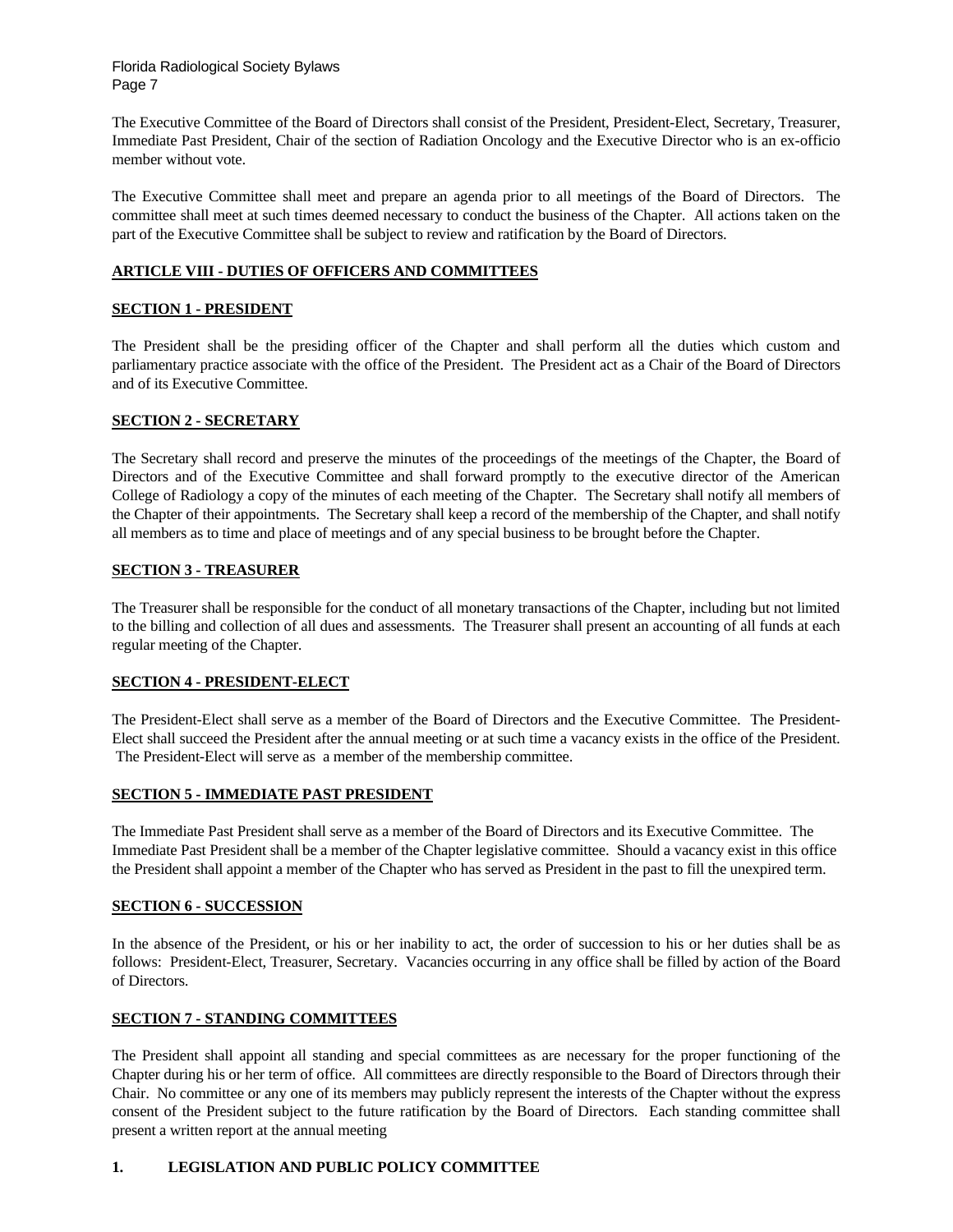This committee should anticipate and review legislation proposed in the state that affects the practice of radiology. This should include monitoring activities of the legislature and regulatory agencies.

#### **2. INSURANCE AND MEDICAL ECONOMICS COMMITTEE**

This committee shall represent the Florida Radiological Society on the Medicare Carrier Advisory Committee, the Medical Liaison Committee, and any other temporary or permanent committees that may be needed to represent the society with any other governmental or private health or regulatory insurance agencies. The committee shall include representatives and alternate representatives to the medicare carrier advisory committee and the representatives to the medicare liaison committee. This committee will monitor the activities of governmental and private and regulatory insurance agencies and, when appropriate, recommend legislative action to the committee on legislation and public policy and also to the executive committee.

## **3. NOMINATING COMMITTEE**

The Nominating Committee shall select a candidate for Secretary of the Chapter and submit the nomination to the Board of Directors for approval prior to the mid-winter board meeting. After Board approval, the Nominating Committee will then present the ballot for Secretary of the Chapter to the voting membership by electronic mail not less than sixty (60) days prior to the annual meeting, with a deadline for return of valid ballots.

The Nominating Committee shall consist of the Immediate Past President, two other past Presidents appointed by the President, and, when possible, up to three members elected from the membership at large. Election of nominating committee members will be done at the Board of Directors meeting during the FRS annual meeting. The Immediate Past President will serve a two year term. The other committee members will serve a one-year term and cannot serve consecutive terms.

### **4. COMMITTEE ON JUDICIAL AFFAIRS**

This committee shall consider charges of unethical conduct involving a member of the Chapter and shall transmit its recommendations to the Executive Committee of the Chapter. The judicial affairs committee shall be composed of three members appointed by the President with the approval of the Executive Committee. Where possible, except for the Chair, members of the Executive Committee shall not be appointed to the committee on judicial affairs.

#### **5. COMMITTEE ON RADIATION ONCOLOGY**

The officers of the Section shall become the Radiation Oncology committee of the Chapter and the Chair shall sit on the Executive Committee of the Board of Directors. They shall not adopt a policy or take public positions inconsistent with those of the Florida Radiological Society or of the American College of Radiology. This committee shall be comprised of members whose professional interest and expertise is in the field of radiation oncology. The committee is charged with the responsibility of maintaining the practice within the sub specialty of Radiation Oncology as well as assisting the Insurance and Medical Economics Committee with its presentations before regulatory, legislative and educational agencies under the direction of the President, the Executive Committee, and the Chair of the Committee on Insurance and Medical Economics.

## **6. BYLAWS COMMITTEE**

This committee shall be responsible for a periodic review of the bylaws and provide recommended revisions when necessary.

#### **7. PROGRAM AND EDUCATION**

This committee will prepare programs for the Chapter meetings, and socioeconomic workshops for residents.

#### **8. FELLOWSHIP COMMITTEE**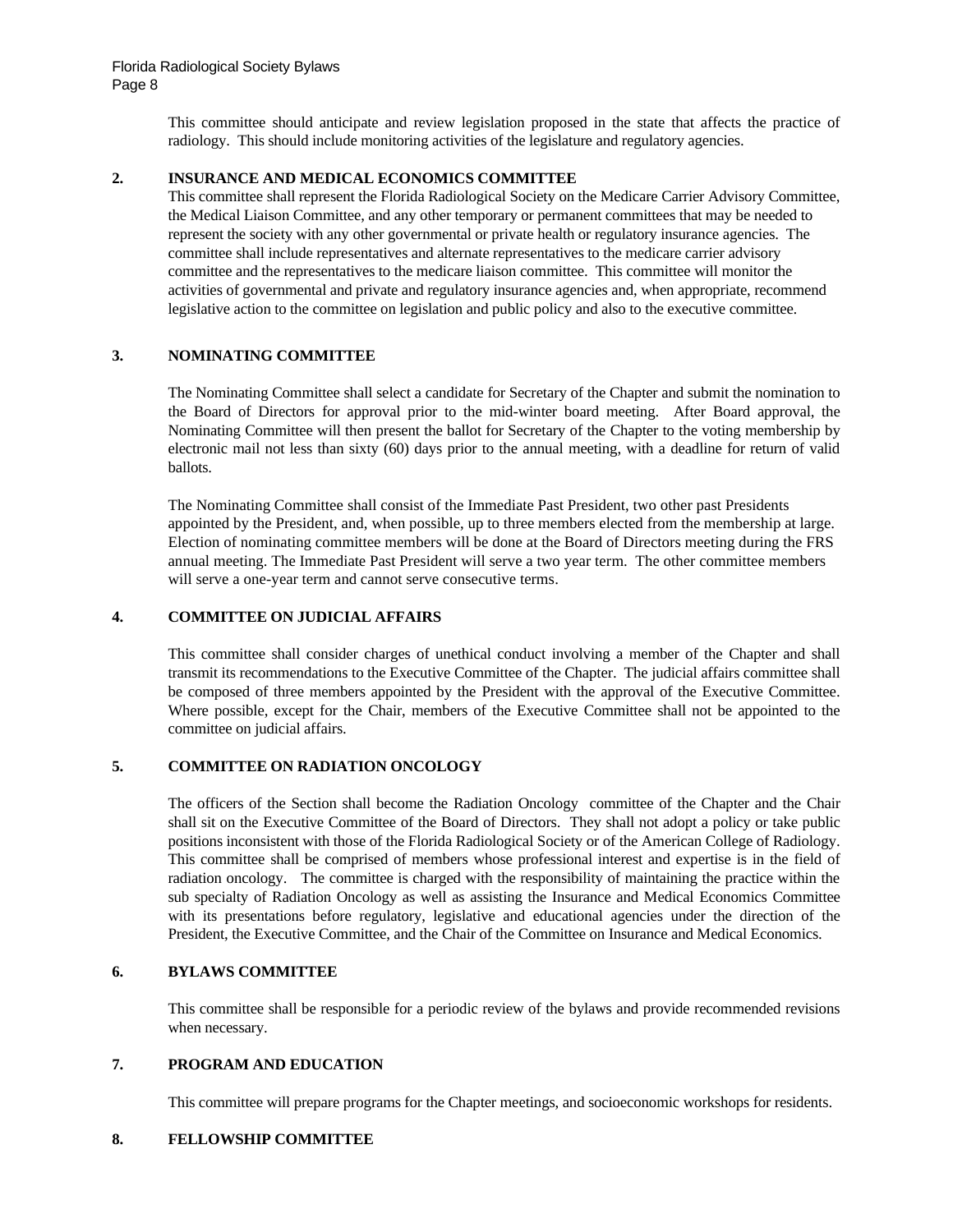Page 9

This committee shall be composed exclusively of fellows of the American College of Radiology who shall annually review the membership of the Chapter for the purpose of nominating members to fellowship in the College. All nominations shall be approved by the Board of Directors and their applications signed by the President or the Secretary of the Chapter.

# **9. COMMITTEE ON GENERAL BODY IMAGING**

This committee shall be composed of members whose professional interest and expertise is in the field of general body imaging . The committee is charged with the responsibility of maintaining the high quality of practice within the subspecialty of diagnostic radiology as well as assisting the insurance and medical economics committee with its presentations before regulatory, legislative and educational agencies under the direction of the President and the Executive Committee, and the Chair of the Insurance and Medical Economics Committee.

#### **10**. **COMMITTEE ON MUSCULOSKELETAL RADIOLOGY**

This committee shall be composed of members whose professional interest and expertise is in the field of musculoskeletal radiology. The committee is charged with the responsibility of maintaining the high quality of practice within the sub specialty of diagnostic radiology as well as assisting the Insurance and Medical Economics Committee with its presentations before regulatory, legislative, and educational agencies under the direction of the President, the Executive Committee, and the Chair of the Insurance and Medical Economics Committee.

## **11. COMMITTEE ON NEURORADIOLOGY**

The committee on Neuroradiology shall be composed of members whose professional interest and expertise is in the field of neuroradiology. The committee is charged with the responsibility of maintaining the high quality of practice within the sub specialty of diagnostic radiology as well as assisting the Insurance and Medical Economics Committee with its presentations before regulatory, legislative, and educational agencies under the direction of the President, the Executive Committee, and the Chair of the Insurance and Medical Economics Committee.

#### **12. COMMITTEE ON NUCLEAR MEDICINE**

This committee shall be composed of members whose professional interest and expertise are in the field of nuclear medicine. The committee shall be charged with the responsibility of maintaining the high quality of practice within this subspecialty of diagnostic radiology, representing the Chapter before regulatory, legislative and educational agencies, as well as assisting the Insurance and Medical Economics Committee with its presentations before regulatory, legislative, and insurance agencies under the direction of the President, the Executive Committee, and the Chair of the Insurance and Medical Economics Committee.

#### **13. COMMITTEE ON ULTRASOUND**

This committee shall be composed of members whose professional interest and expertise is in the field of diagnostic ultrasound. The committee shall be charged with the responsibility of maintaining the high quality of practice within this subspecialty of diagnostic radiology as well as representing the interest of the Chapter in this field before regulatory, legislative and educational agencies under the direction of the President and the Executive Committee.

#### **14. RADIOLOGIST ASSISTANTS AND TECHNOLOGISTS ADVISORY COMMITTEE**

This committee shall assist organizations and individuals in projects and programs undertaken to advance radiologist assistants as well as radiologic technology after such have been approved by the Board of Directors. It will also be responsible for furnishing names of radiologists to survey educational programs of radiologic technology to the Joint Review Committee on Education in Radiology Technology.

#### **15. MEMBERSHIP COMMITTEE**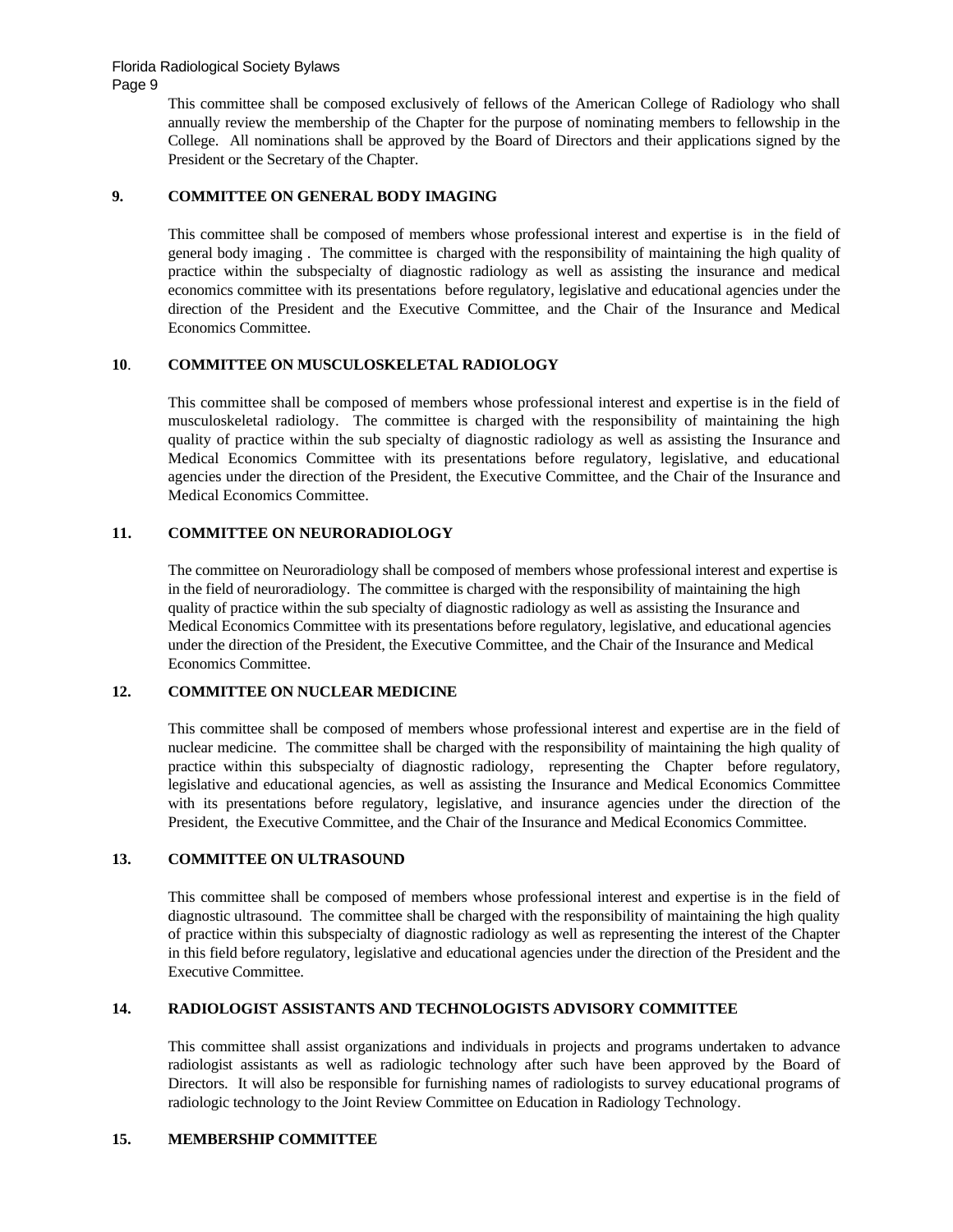Page 10

This committee shall review applications for all classes of membership in the Chapter and shall report its recommendations to the Board of Directors at any regular meeting. Recruitment activities shall be generated by this committee. The President-Elect of the Chapter shall serve as chair of this committee.

# **16. COMMITTEE ON PHYSICS**

This committee shall make available to the membership the names of individuals qualified in radiation facility surveys, facilities planning, radiation disaster planning, and other consultative services associated with the physics of diagnostic imaging and radiation oncology, and shall advise the Board of Directors of the Chapter on such matters.

## **17. COMMITTEE ON INTERVENTIONAL RADIOLOGY**

This committee shall be composed of members whose professional interest and expertise are in the field of interventional radiology. The committee is charged with the responsibility of maintaining the high quality of practice within this sub-specialty of diagnostic radiology, representing the interest of the Chapter before regulatory legislative and educational agencies, as well as assisting the Insurance and Medical Economics Committee with its presentations before regulatory, legislative, and insurance agencies under the direction of the President, the Executive Committee and the Chair of the Insurance and Medical Economics Committee.

#### **18. LEGAL COUNSEL**

The legal counsel shall serve as ex-officio member of the Board of Directors.

#### **19. COMMITTEE ON BREAST IMAGING**

This committee shall be composed of members whose professional interest and expertise is in the field of breast imaging. The committee is charged with the responsibility of maintaining the high quality of practice within this subspecialty of diagnostic radiology, representing the Chapter before regulatory, legislative and educational agencies, as well as assisting the Insurance and Medical Economics Committee with its presentations before regulatory, legislative, and insurance agencies under the direction of the President, the Executive Committee, and the Chair of the Insurance and Medical Economics Committee..

#### **20. GOLD MEDAL COMMITTEE**

This committee shall receive and evaluate gold medal award nominations from the membership and make award recommendations to the Board of Directors.

#### **21. COMMITTEE ON PEDIATRIC RADIOLOGY**

This committee shall be comprised of members whose professional interest and expertise is in the field of pediatric radiology. The committee is charged with the responsibility of maintaining the high quality of practice within the sub specialty of diagnostic radiology as well as assisting the Insurance and Medical Economics Committee with its presentations before regulatory, legislative and educational agencies under the direction of the President, the Executive Committee, and the Chair of the Insurance and Medical Economics Committee.

# 22. **RESIDENT AND FELLOW SECTION**

This section shall be comprised of members who are either residents or fellows. The purpose of this section is to provide a unified voice for radiology residents and fellows, to assist in establishing the highest possible standards for training and continuing educations for radiologists, to study and to analyze to socio-economic aspects of radiological medical care as it relates to radiologists, and to promote recognition of the impact of physicians-in-training on organized medicine.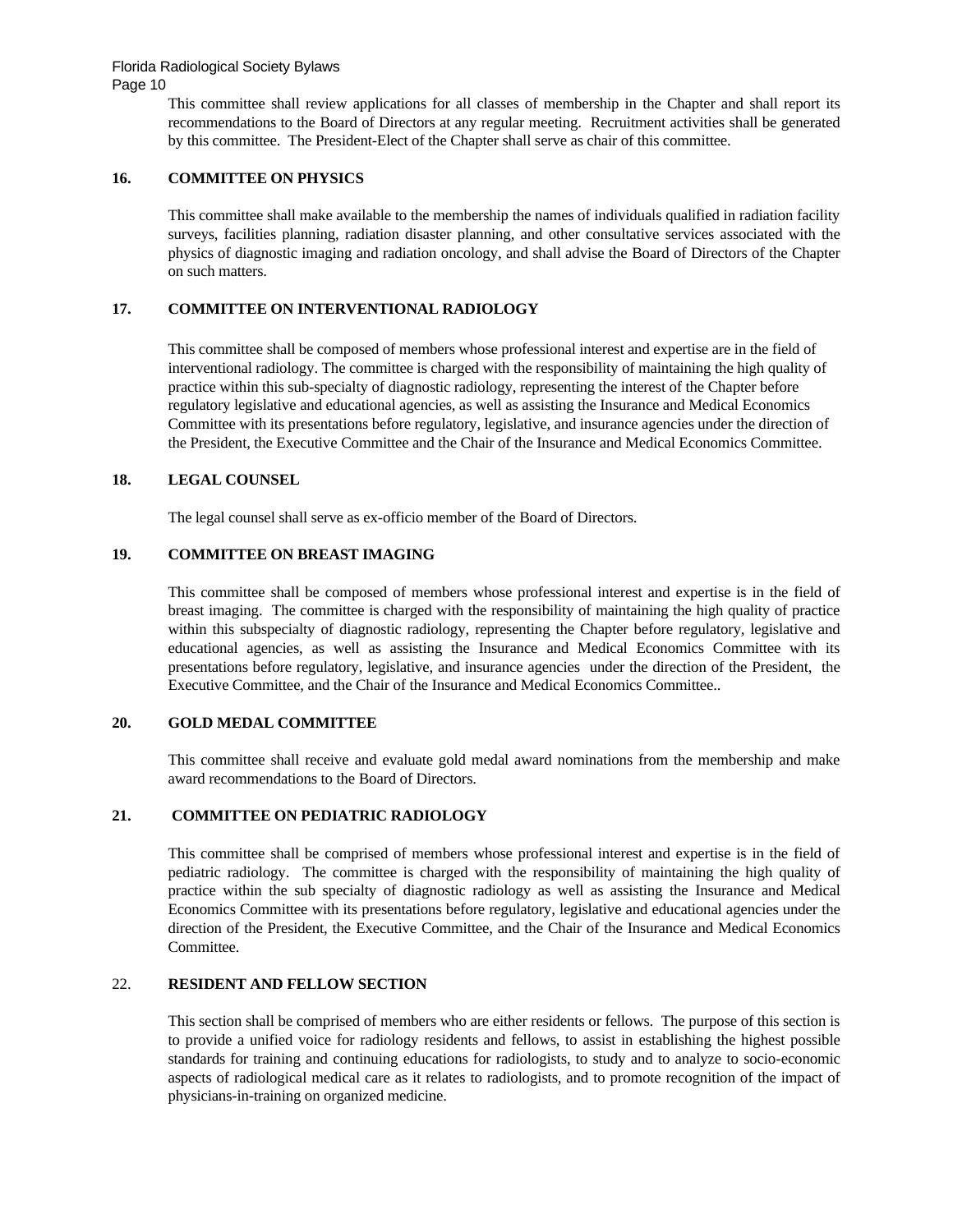## **23. COMMITTEE FOR WOMEN AND DIVERSITY**

This committee will explore activities and initiatives in Florida which align with the American College of Radiology's Commission for Women and Diversity in its goal to grow, retain, and engage the membership, a key objective of increasing diversity and inclusion in the radiological profession. This committee shall consist of at least five members, the chair appointed by the president. Representation shall be inclusive of active Florida Chapter members and members of the FRS Resident and Fellows Section.

#### **24**. **COMMITTEE ON CARDIOTHORACIC RADIOLOGY**

This committee shall be composed of members whose professional interest and expertise are in the field of cardiothoracic radiology. The committee is charged with the responsibility of maintaining the high quality of practice within this sub-specialty of diagnostic radiology, representing the interest of the Chapter before regulatory legislative and educational agencies, as well as assisting the Insurance and Medical Economics Committee with its presentations before regulatory, legislative, and insurance agencies under the direction of the President, the Executive Committee and the Chair of the Insurance and Medical Economics Committee.

## **SECTION 8 - MEMBERS IN TRAINING**

Members in training and members in training in physics may organize as a section governed by its own constitution and bylaws, subject to the approval of the Executive Committee.

## **SECTION 9 - INDEMNIFICATION OF OFFICERS**

- 1. All non-officer voting members of the board of directors are hereby referred to as "directors."Generally, the Florida Radiological Society shall indemnify any member who was or is a party to any proceeding by reason of his or her status as a director or officer of the FRS, against liability incurred in the course of such proceeding, if the director or officer acted in good faith and in a manner he or she reasonably believed to be in, or not opposed, to the best interests of the FRS. The FRS shall indemnify said directors and officers against expenses, including attorney's fees, and amounts paid in settlement not exceeding, in the judgment of the Board of Directors, the estimated expense of litigating the proceeding to conclusion, actually and reasonably incurred in connection with the defense or settlement of such proceeding, including any appeal thereof. No indemnification shall be made with respect to any claim, issue or matter as to which such person shall have been adjudged to be liable, unless the board of independent counsel shall determine that indemnification is proper in the circumstances because the director or officer has met the applicable standard of conduct.
- 2. Advancement of funds. Expenses incurred by an officer or director in defending against a proceeding may be paid by FRS in advance of the final disposition of such proceedings, upon receipt of an undertaking by or on behalf of such director or officer to repay such amount if it shall ultimately be determined that he or she is not entitled to be indemnified by the FRS.

## **ARTICLE IX - COUNCILORS AND ALTERNATE COUNCILORS OF THE AMERICAN COLLEGE OF RADIOLOGY**

# **SECTION 1 - REPRESENTATION IN THE COUNCIL**

The Chapter shall elect Councilors to the council of the American College of Radiology in such numbers and for the term authorized by the bylaws of the College.

#### **SECTION 2 - ELECTION OF COUNCILORS**

Election of Councilors shall be by ballot at the appropriate annual meeting of the Chapter, and the nominee for each vacancy who shall receive a majority of the votes cast shall be declared elected. In case no candidate for a vacancy receives a majority, a second ballot shall be taken on the two candidates for the vacancy receiving the greatest number of votes. For each Councilor so elected, the Chapter shall elect, by the same procedure, an Alternate Councilor. One Councilor and one Alternate Councilor shall be elected by the members of the Section on radiation oncology.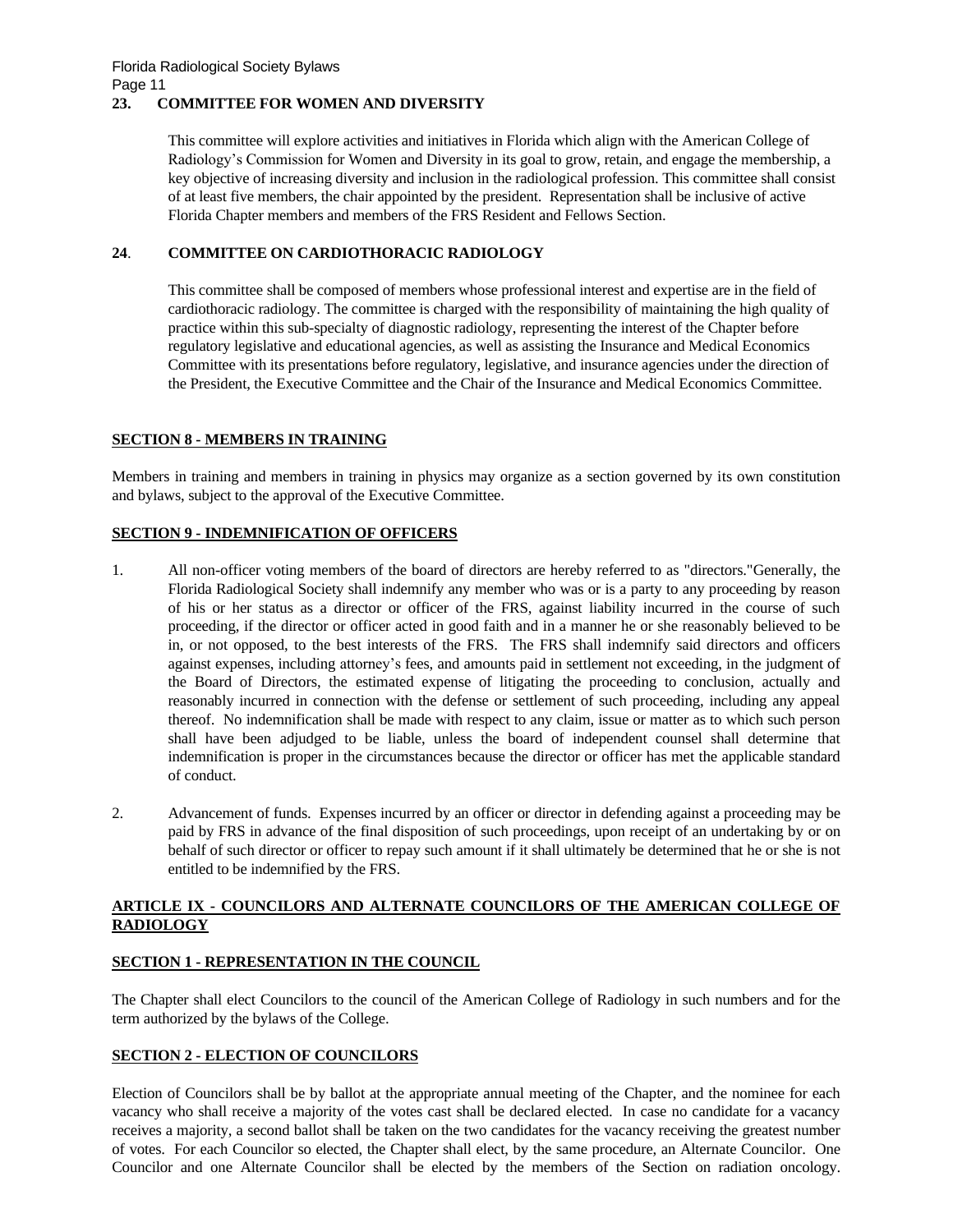## **SECTION 3 - TERM OF OFFICE**

The term of office shall be three (3) years, or whatever term of office is prescribed in the bylaws of the American College of Radiology. He/she may be eligible to succeed him/herself for one additional term of three (3) years, but shall not be eligible for re-election to additional terms until a lapse of not less that one (1) year, provided, however, that not withstanding anything in this section 3 to the contrary, the terms of any or all of the Councilors first elected under this article IX may be established at less that three (3) years so as to ensure that the terms of one-third, or a number as near thereto as is practicable, of the Councilors so elected shall expire each year. Although the term of office of an Alternate Councilor shall be for one (1) year, he/she shall be eligible to succeed him/herself for not more than two (2) years. The term of office for Councilors and Alternate Councilors may be waived on an individual basis upon recommendation of the nominating committee and subsequent majority vote of the Board of Directors.

## **SECTION 4 - COUNCILOR'S DUTY**

The Councilor's primary duty is to serve as a representative from the Chapter in the council - the legislative body - of the American College of Radiology.

In the proper discharge of this function, the Councilor shall: (a) attend and participate in the deliberations of the council, (b) be active in the affairs and meetings of the Chapter, (c) be knowledgeable of the activities and problems at both the local and national levels, (d) contribute ideas, guidance, and advice to both the Chapter and the council, (e) stimulate the preparation for Chapter resolutions for the presentation to the council, and (f) serve as a liaison between the Chapter and the College and interpret each to the other.

## **SECTION 5 - ALTERNATE COUNCILOR'S DUTY**

The Alternate Councilor shall help the Councilor in the performance of his or her duties and accompany him or her to meetings of the Chapter and of the College. The Alternate Councilor shall be prepared to act for the Councilor whenever necessary.

#### **ARTICLE X - MEETINGS**

# **SECTION 1 - ANNUAL AND OTHER REGULAR MEETINGS.**

- 1. The annual meeting of the Chapter shall be held at a time and place to be selected by the Executive Committee. Notice of the time and place of the meeting shall be mailed to the members of the Chapter not less than thirty (30) days prior to the scheduled date.
- 2. The Board of Directors shall meet in conjunction with any meeting of the Chapter.
- 3. At the discretion of the Chapter President, the Board of Directors shall meet within a reasonable time period following the annual meeting of the American College of Radiology.

#### **SECTION 2 - SPECIAL MEETINGS.**

Special meetings of the Chapter or of the Board of Directors may be called:

- 1. By the President when deemed necessary by a quorum of the Executive Committee;
- 2. At the request of the board of chancellors of the American College of Radiology; or
- 3. By petition of one-third of the voting members in good standing.

Special meetings of the Chapter may be called by the President from time to time as conditions deem necessary upon no less than thirty (30) days notice to the membership. The agenda for such special meetings shall be limited to the reason(s) occasioning the call to order.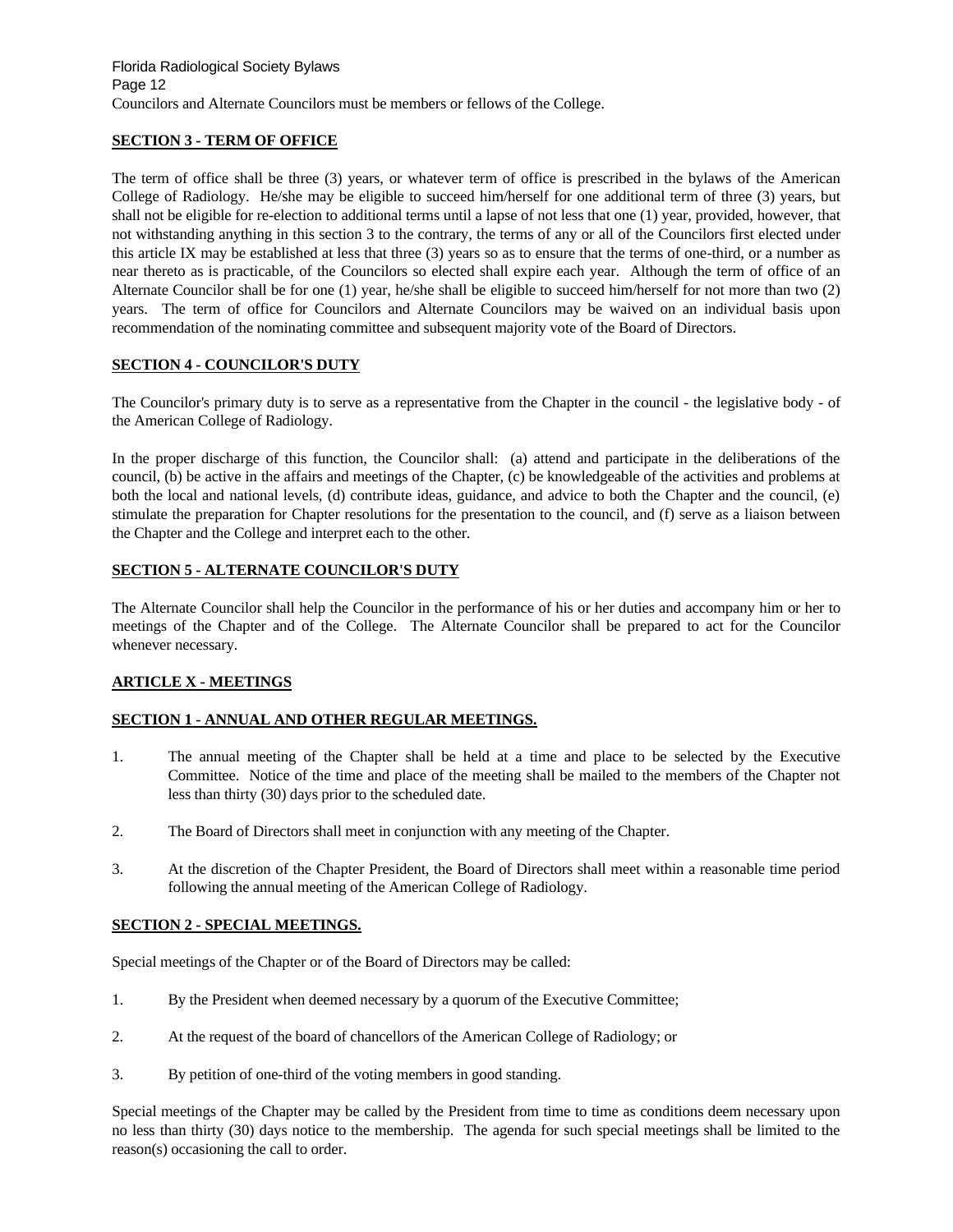- 1. Call to order.
- 2. Reading of the minutes of the previous meeting of the Chapter and the Board of Directors.
- 3. Report by the President.
- 4. Report of the Secretary.
- 5. Report of the Treasurer.
- 6. Election of new members.
- 7. Communications.
- 8. Report of the Councilor(s).
- 9. Unfinished business.
- 10. New business. Thirty days notice in writing to the President shall be required for items of new business not originating in the Board of Directors to be placed before the membership.
- 11. Report of the nominating committee.
- 12. Election of officers, Councilors and at-large members of nominating committee.
- 13. Adjournment.

#### **SECTION 4 - QUORUM**

- 1. A quorum of the Executive Committee shall consist of three elected officers.
- 2. A quorum of the Board of Directors shall consist of 25% of the members of the board, to include at least three officers of the Executive Committee.
- 3. A quorum of the general membership at meetings including the annual meeting shall consist of the active members in attendance and a quorum of the Executive Committee.

#### **ARTICLE XI - STANDING RULES**

Sturgis' standard code of parliamentary procedure shall be the authority governing all business meetings of the Chapter, unless otherwise provided in these bylaws.

#### **ARTICLE XII - DUES AND ASSESSMENTS**

All active and associate members, members in physics, associate members in physics, affiliate members, and inactive members who are members of the CARROS chapter, shall pay dues in an amount based upon a budget prepared by the Executive Committee and approved by the members at the annual meeting. Such dues are payable on December 1st, and delinquent on February 1st, of each year. The Treasurer shall promptly notify by certified mail, return receipt requested, any members whose dues are delinquent. A delinquency of more than ninety (90) days subsequent to such notice shall be cause for automatic termination of membership. The Treasurer shall notify the American College of Radiology of any such termination(s). If a previous member thus stricken from the membership roles shall pay those dues or assessments within nine (9) months of the delinquency, the Chapter Executive Committee may, at its discretion, reinstate such member. After this period, a previous member who wishes membership must apply in the usual manner.

Members in training, members in training in physics, life members, retired or inactive members shall not pay dues.